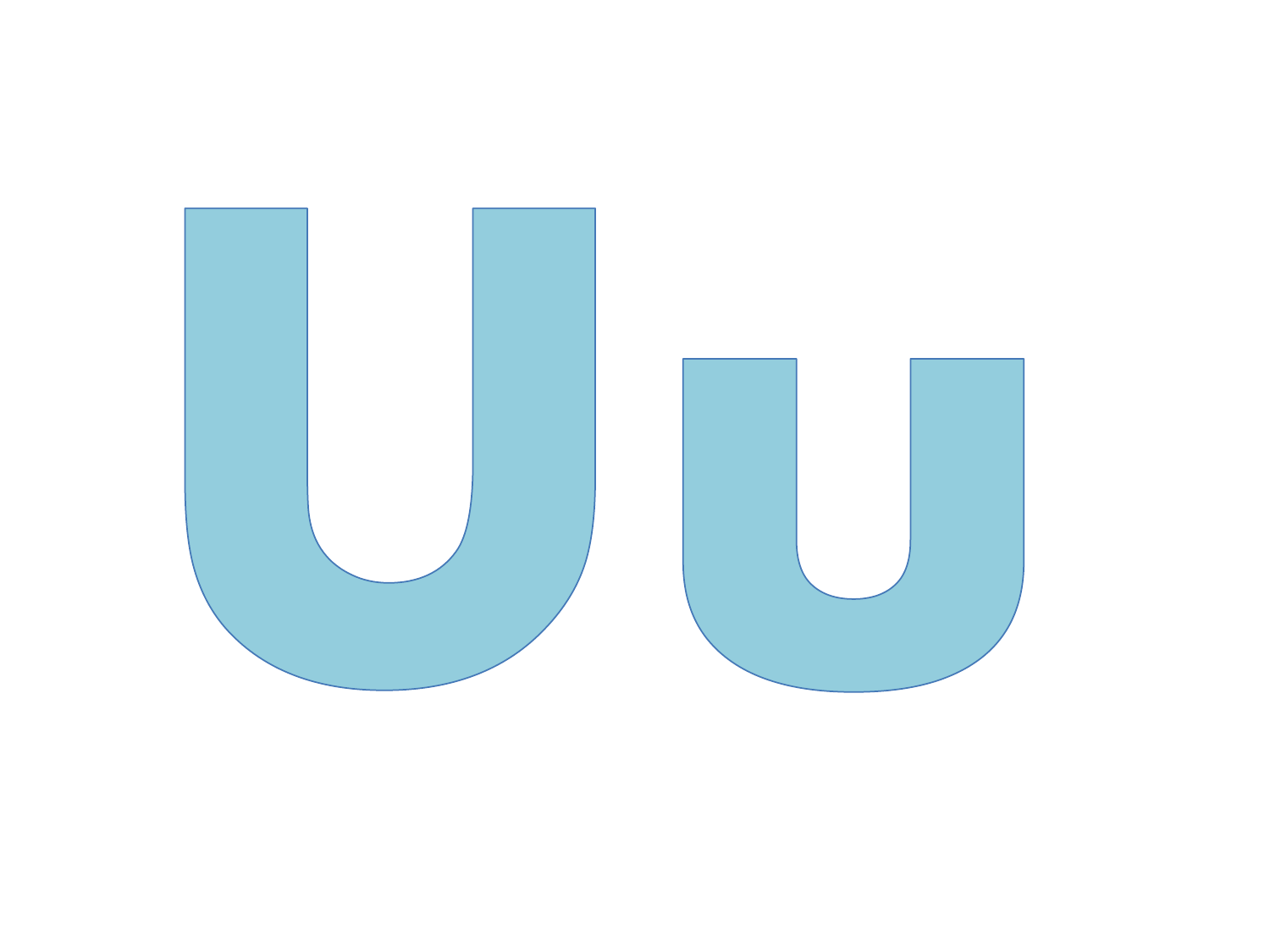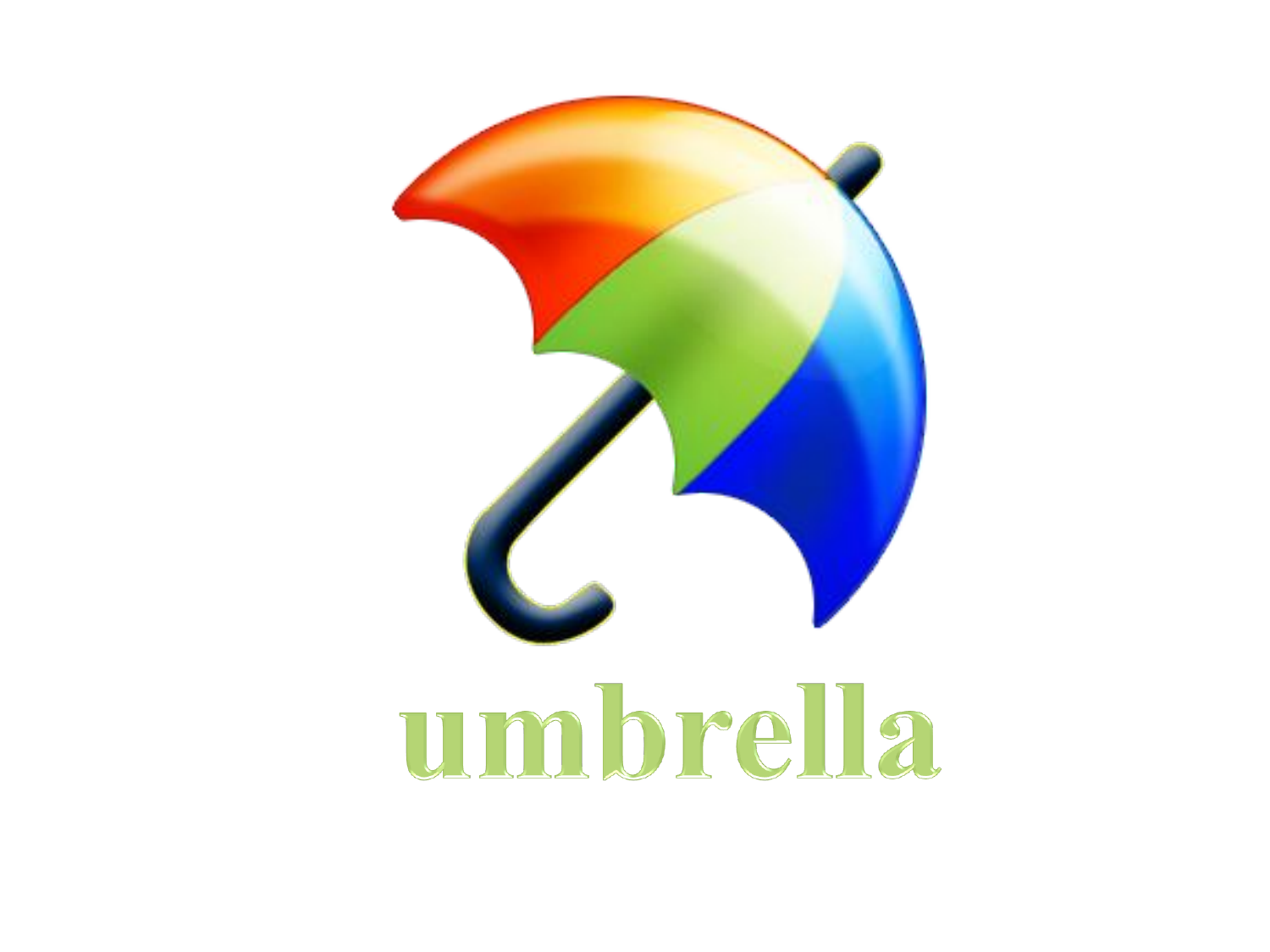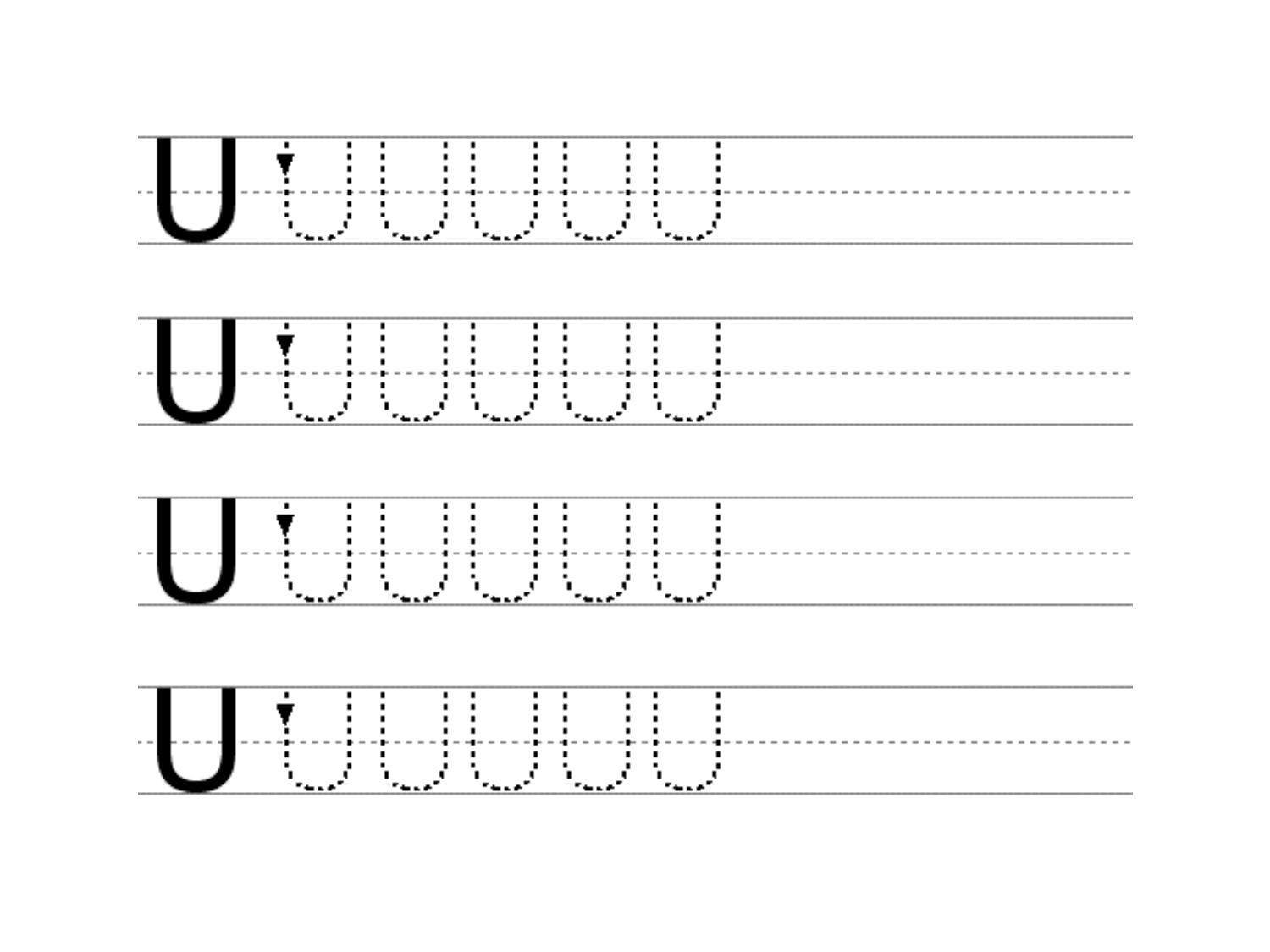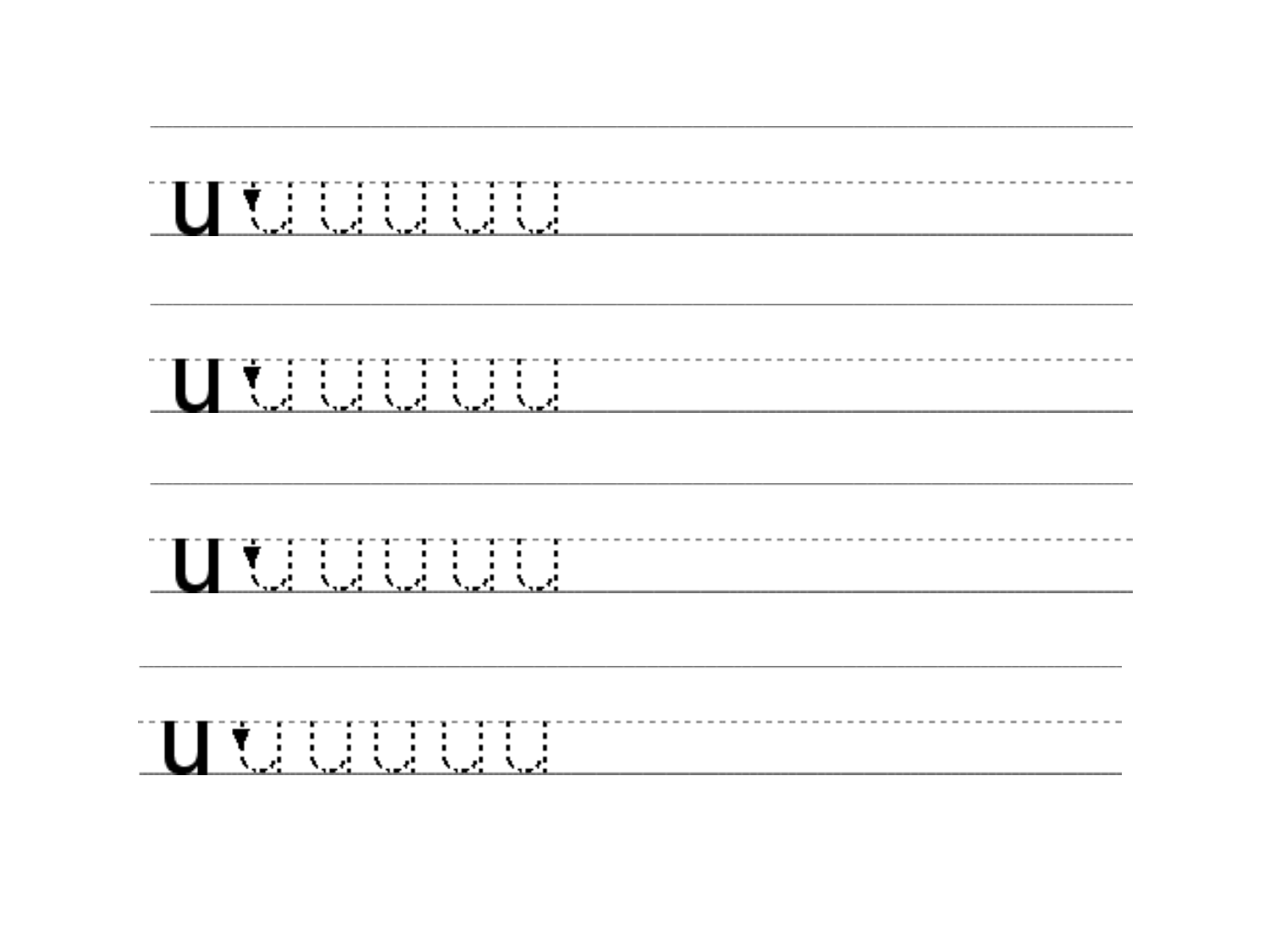## **Draw a circle around each picture that rhymes with the circled picture.**









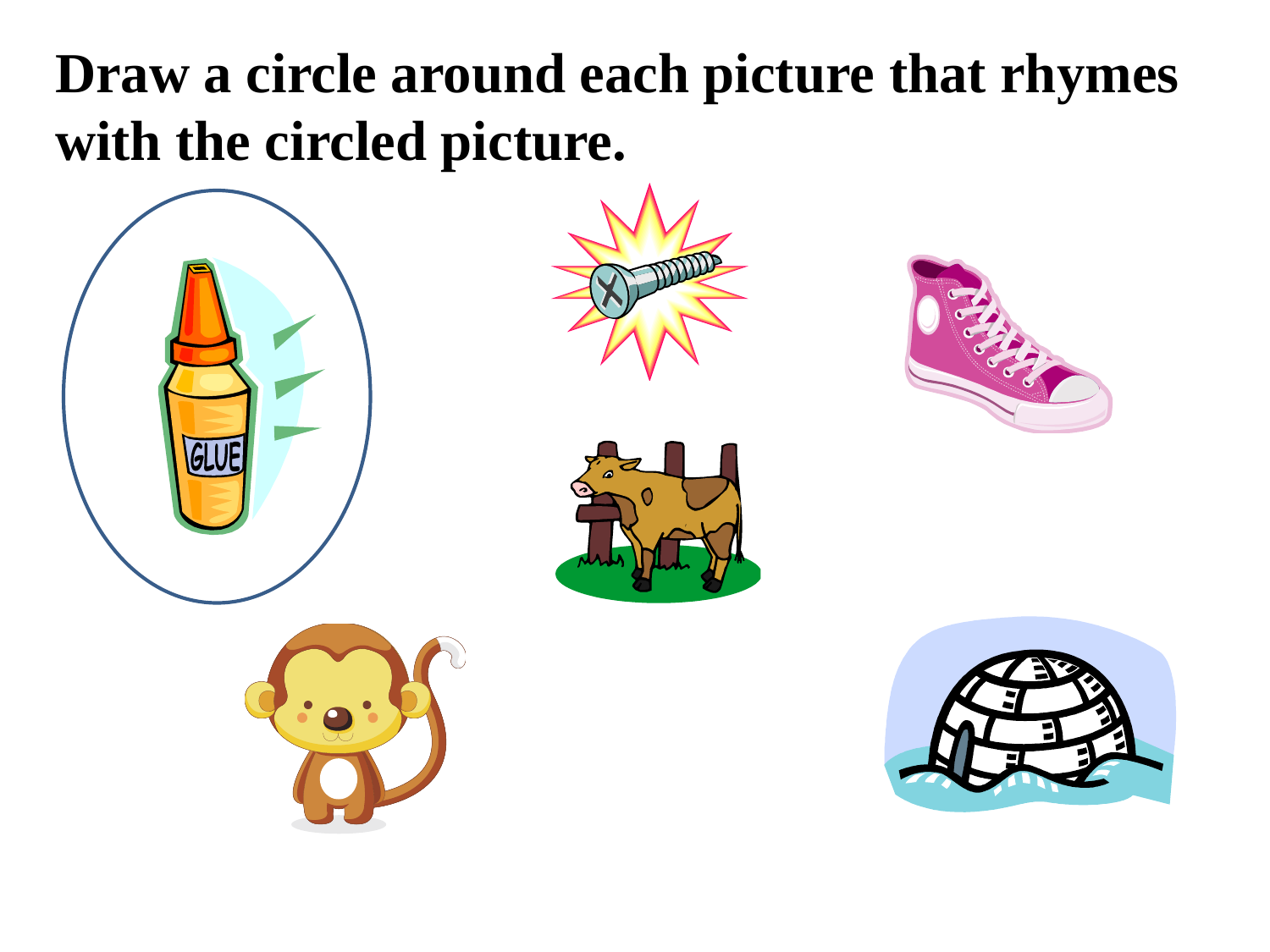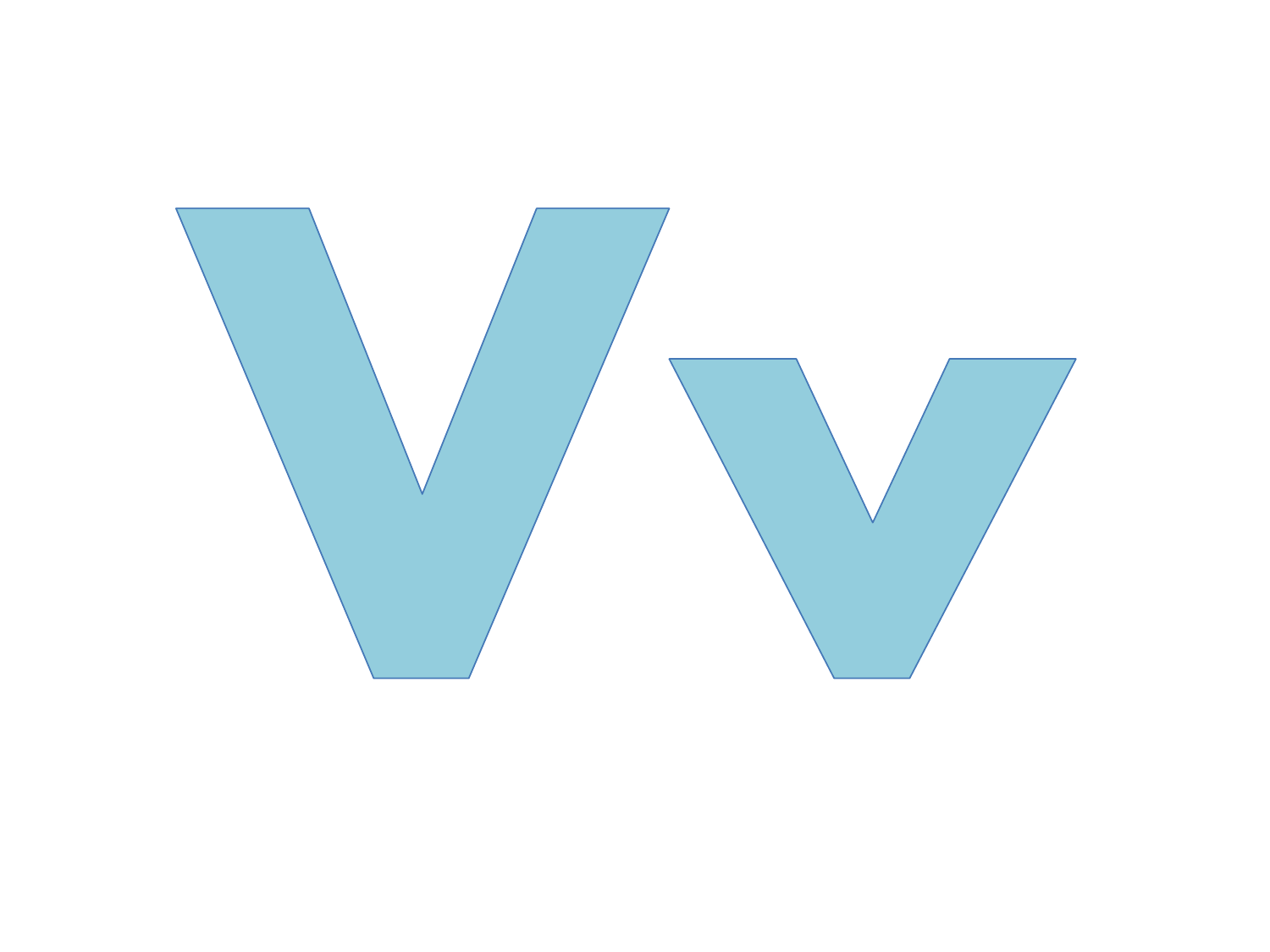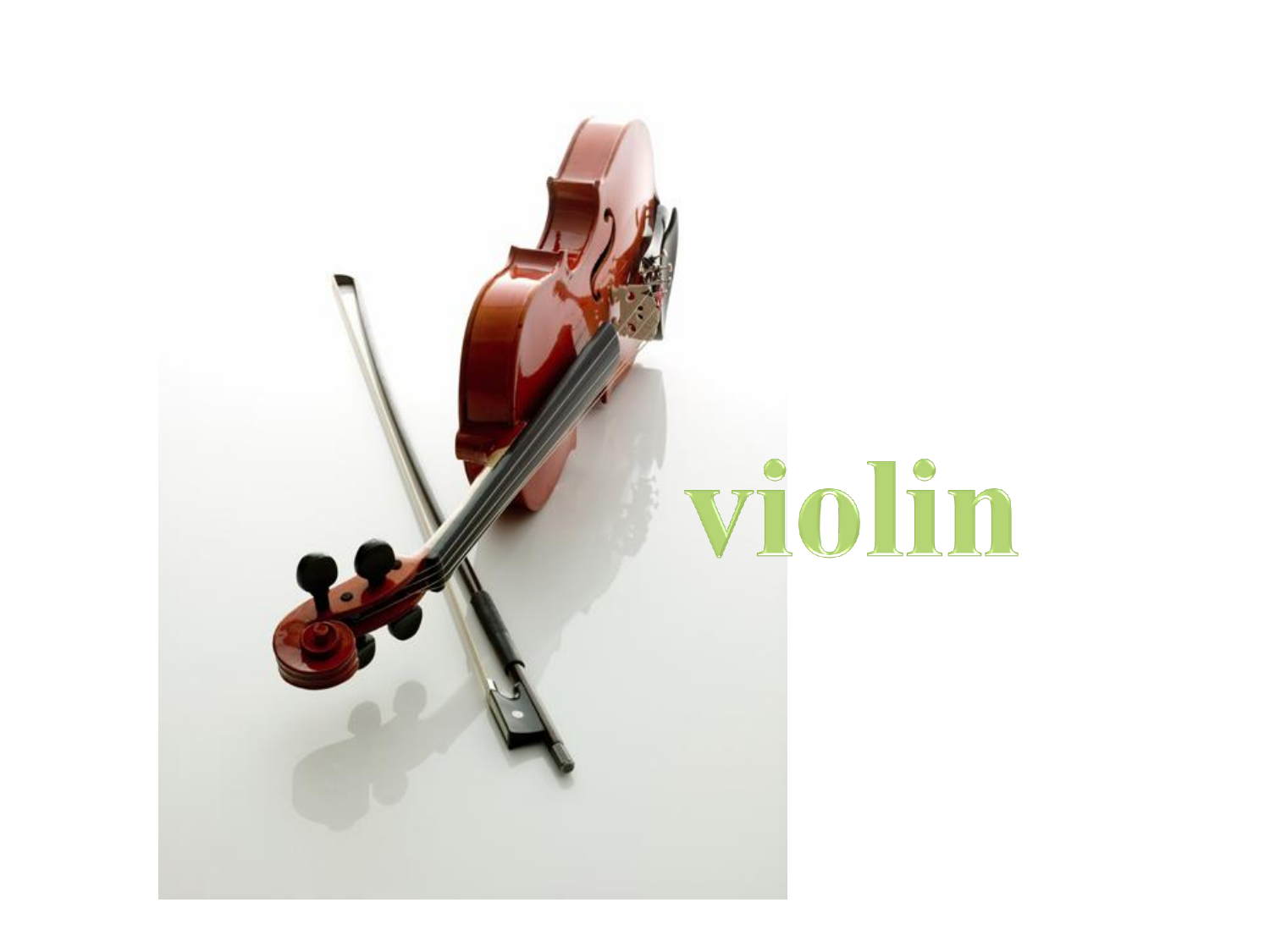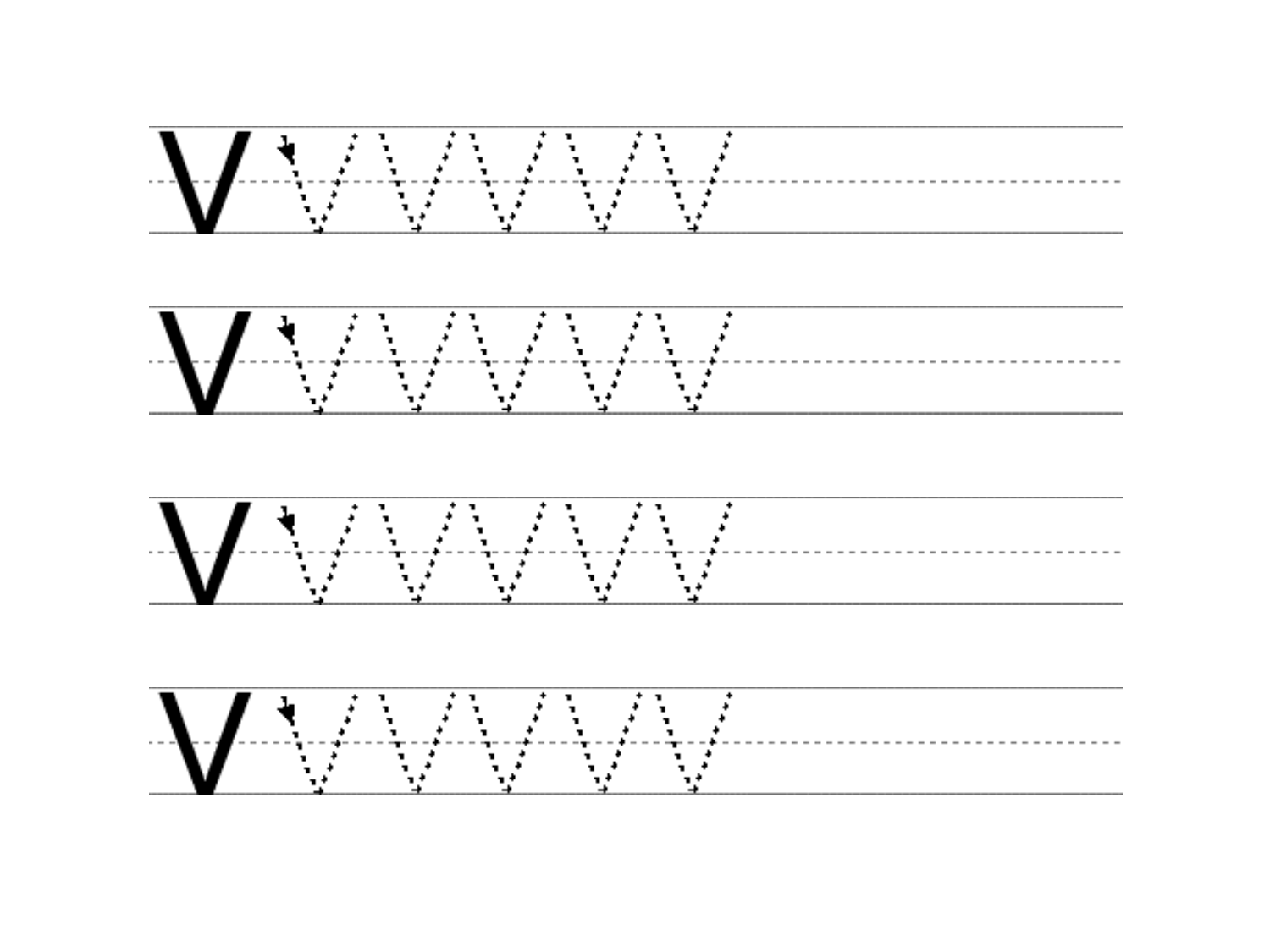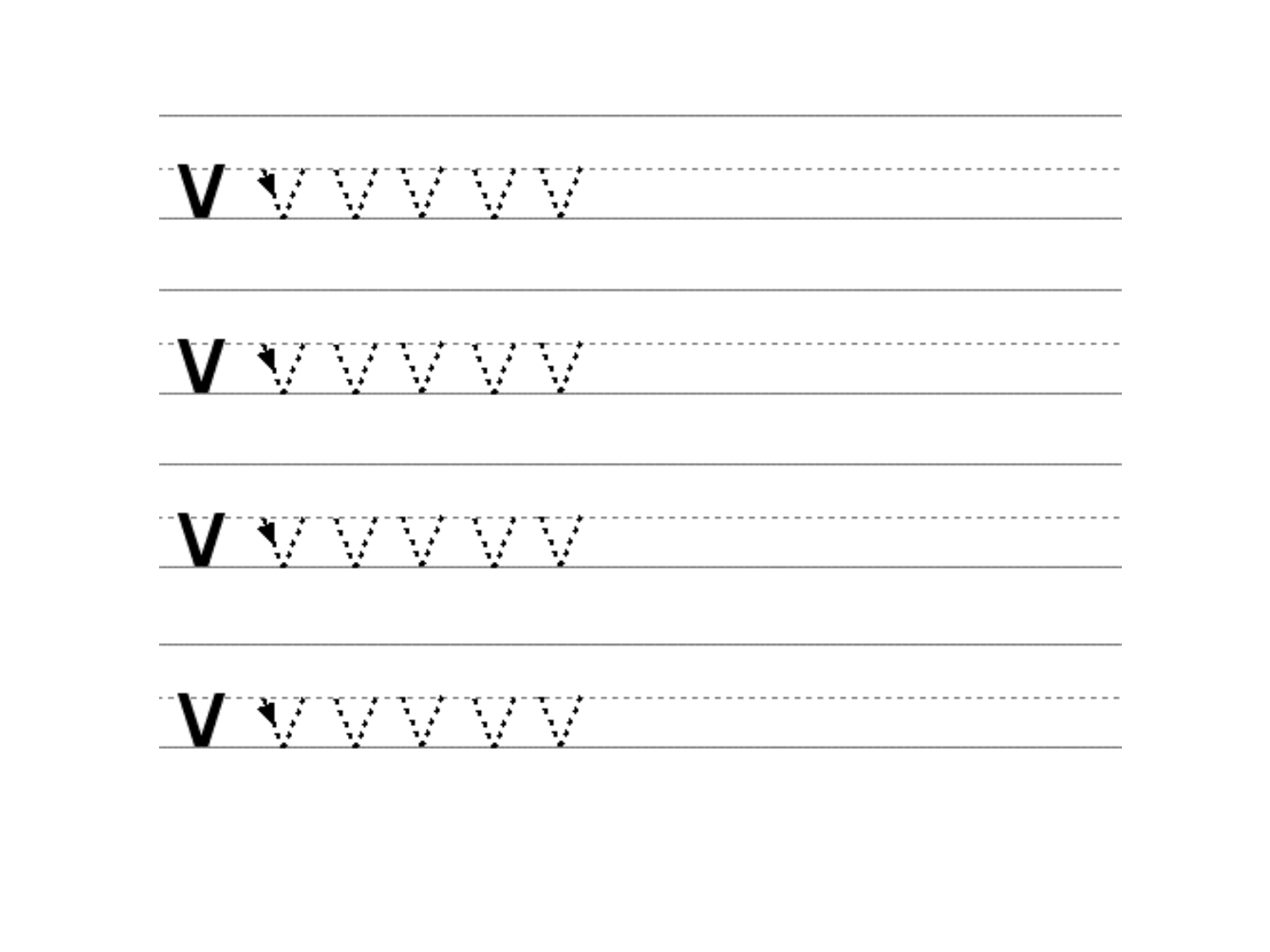**Read the clues at the bottom of the page to help link two parts of each word together to make a complete word. Draw a line from the first part of the word to the second part of the word and fill in the blanks on each line.**



- 1. There is four of these each year 6. Become new again. and spring is one of them. T. Water falling from the sky.
- 
- 
- 4. Beginning of something new. appreciated for their blossoms.
- 5. Not too hot, not too cold.
- 
- 
- 2. Gust of air. The same state of a state of air. A state of air. The state of air state of air state of air state of air state of air state of air state of air state of air state of air state of air state of air state of
- 3. Foliage is made up of these. 9. Put these in the ground to make
- plants grow. 10. Plants that are cultivated or
	-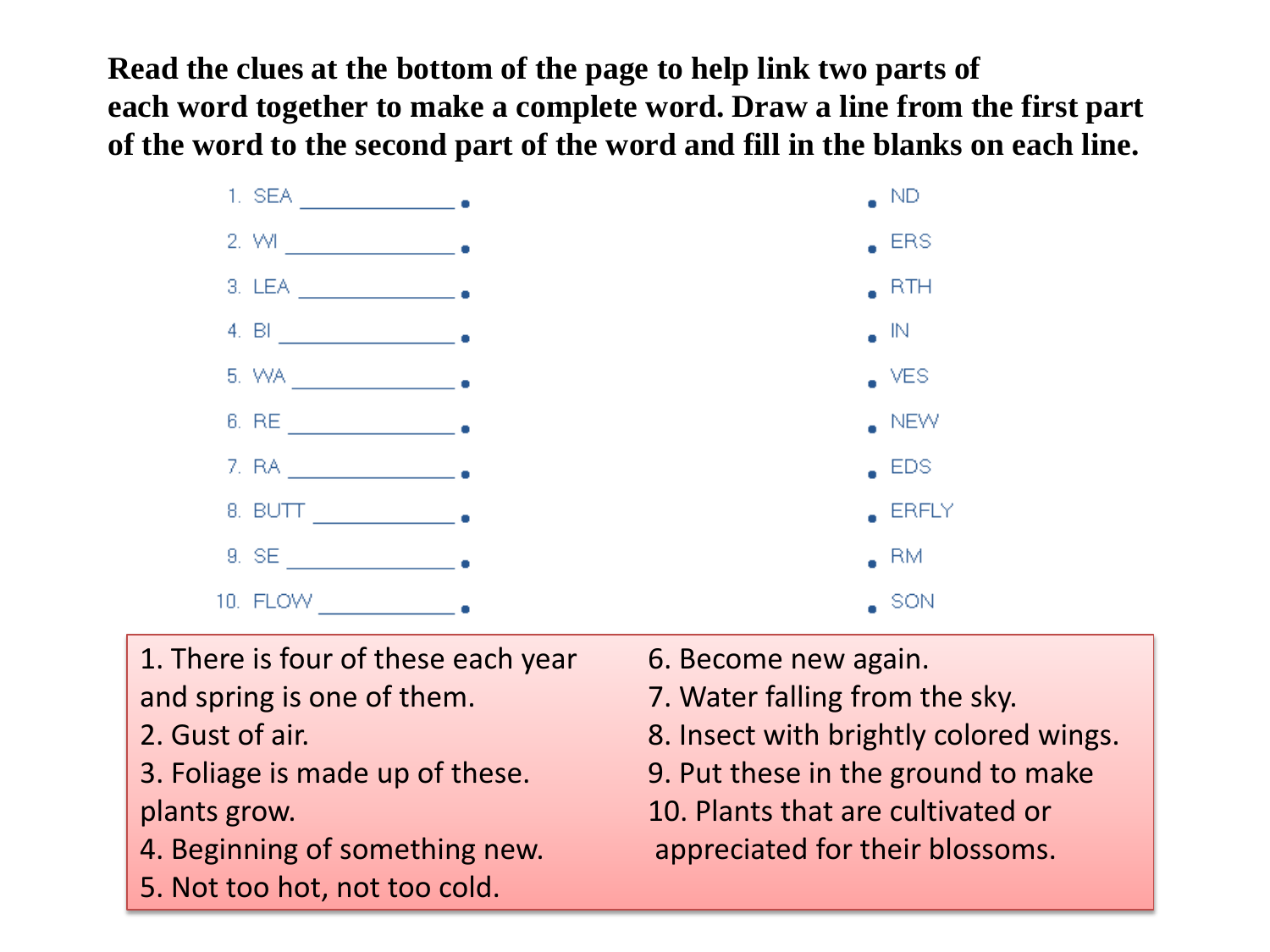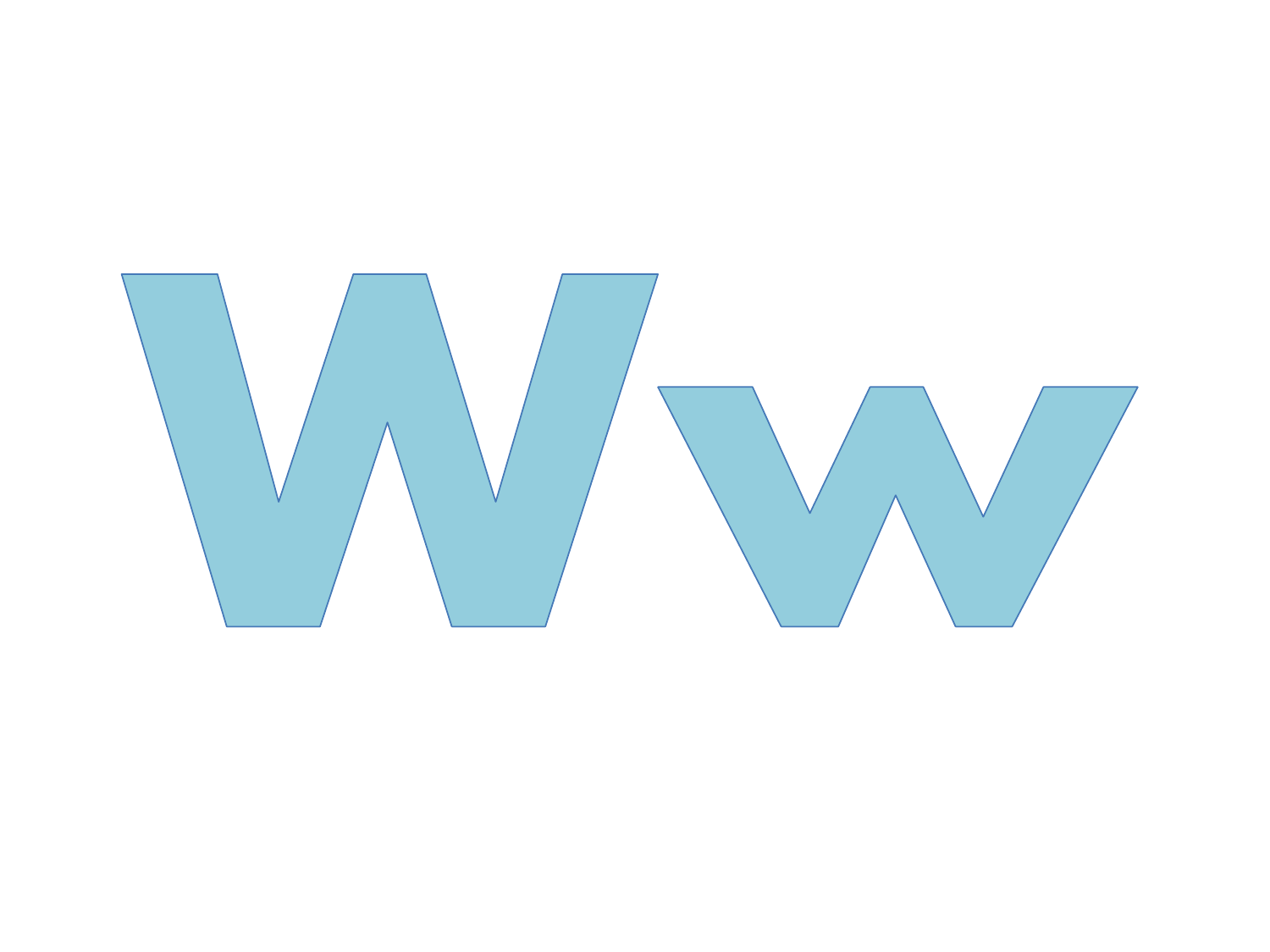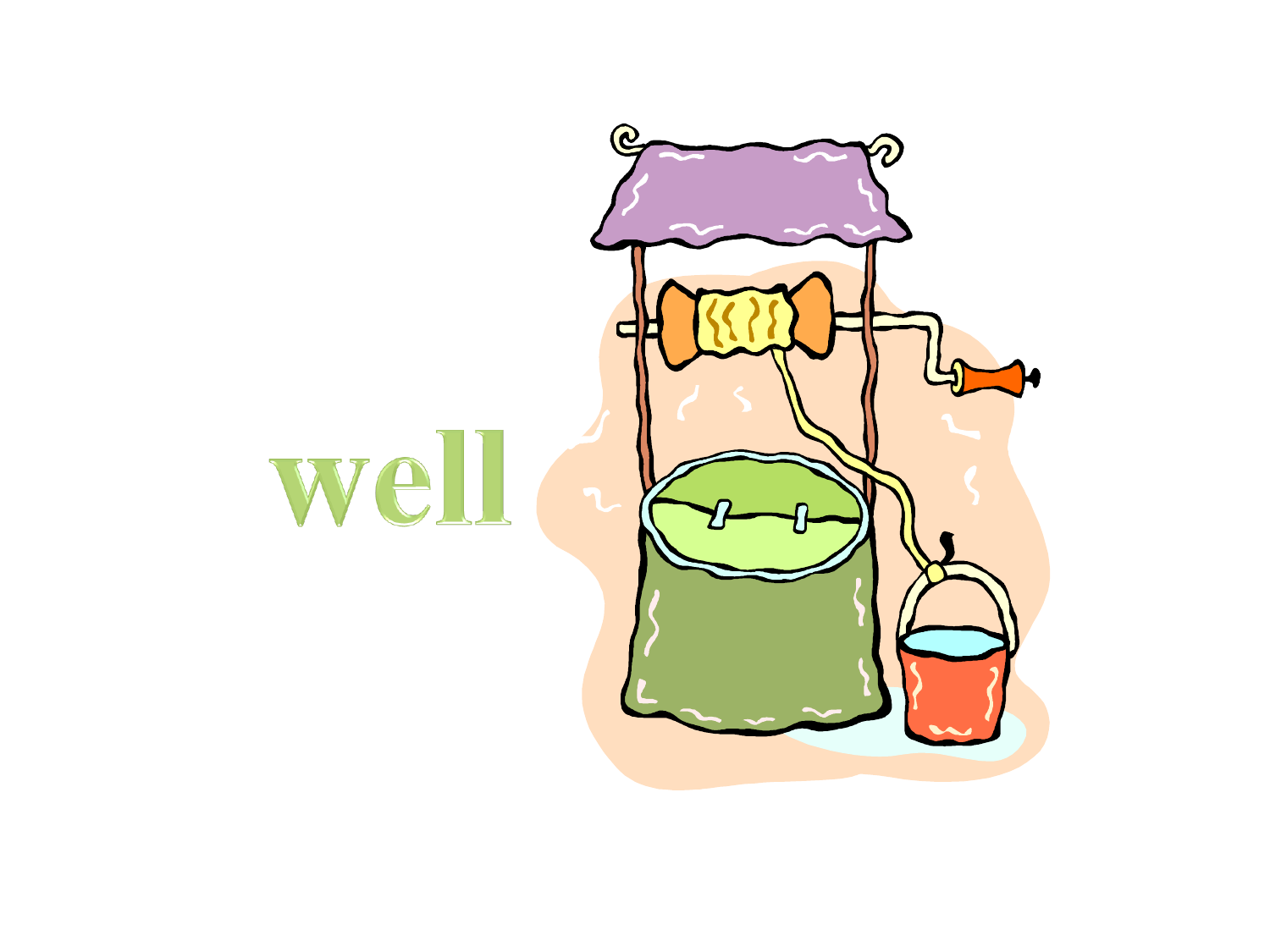|  |  |  |  | .<br>المتواطن والمنافي والمتواطن والمتواطن والمتواطن | <b>Service State</b> |  |  |  |  | where the interesting and interesting and interesting the $\alpha$ |  |
|--|--|--|--|------------------------------------------------------|----------------------|--|--|--|--|--------------------------------------------------------------------|--|
|  |  |  |  |                                                      |                      |  |  |  |  |                                                                    |  |

|  |  |  |  |  | <b>Contract Advised Service</b> | $\label{eq:3.1} \mathbf{A} = \mathbf{A} + \mathbf{A} + \mathbf{A} + \mathbf{A} + \mathbf{A} + \mathbf{A} + \mathbf{A} + \mathbf{A} + \mathbf{A} + \mathbf{A} + \mathbf{A} + \mathbf{A} + \mathbf{A} + \mathbf{A} + \mathbf{A} + \mathbf{A} + \mathbf{A} + \mathbf{A} + \mathbf{A} + \mathbf{A} + \mathbf{A} + \mathbf{A} + \mathbf{A} + \mathbf{A} + \mathbf{A} + \mathbf{A} + \mathbf{A} + \mathbf{A} + \mathbf{A} + \$ |  |  |  | and the state of the state of the state of the state of the state of the state of the state of the state of the |  |  | - 11 |  |  |  |  |  |  |  |  |  |  |  |  |  |  |  |  |  |
|--|--|--|--|--|---------------------------------|--------------------------------------------------------------------------------------------------------------------------------------------------------------------------------------------------------------------------------------------------------------------------------------------------------------------------------------------------------------------------------------------------------------------------|--|--|--|-----------------------------------------------------------------------------------------------------------------|--|--|------|--|--|--|--|--|--|--|--|--|--|--|--|--|--|--|--|--|
|--|--|--|--|--|---------------------------------|--------------------------------------------------------------------------------------------------------------------------------------------------------------------------------------------------------------------------------------------------------------------------------------------------------------------------------------------------------------------------------------------------------------------------|--|--|--|-----------------------------------------------------------------------------------------------------------------|--|--|------|--|--|--|--|--|--|--|--|--|--|--|--|--|--|--|--|--|

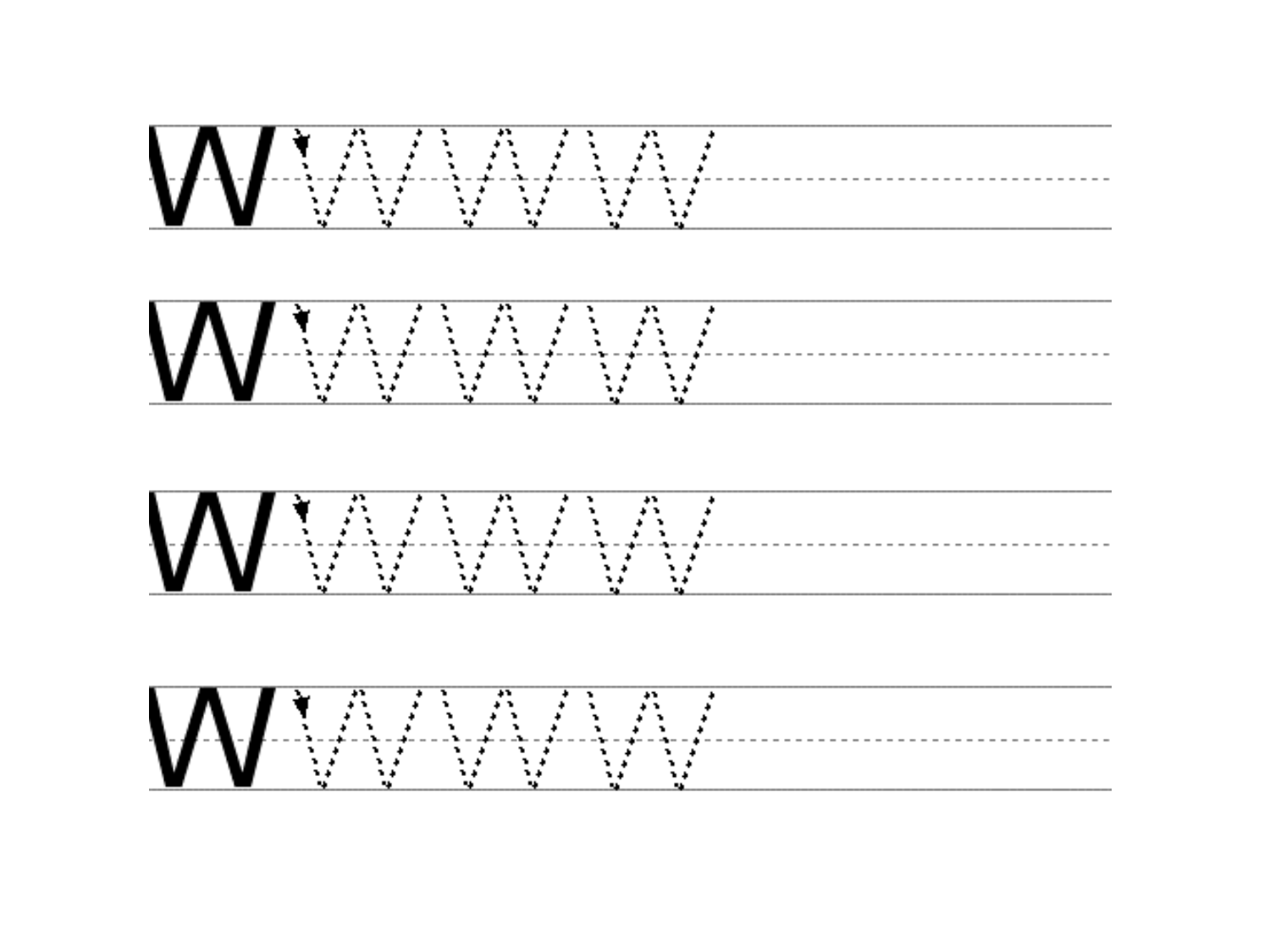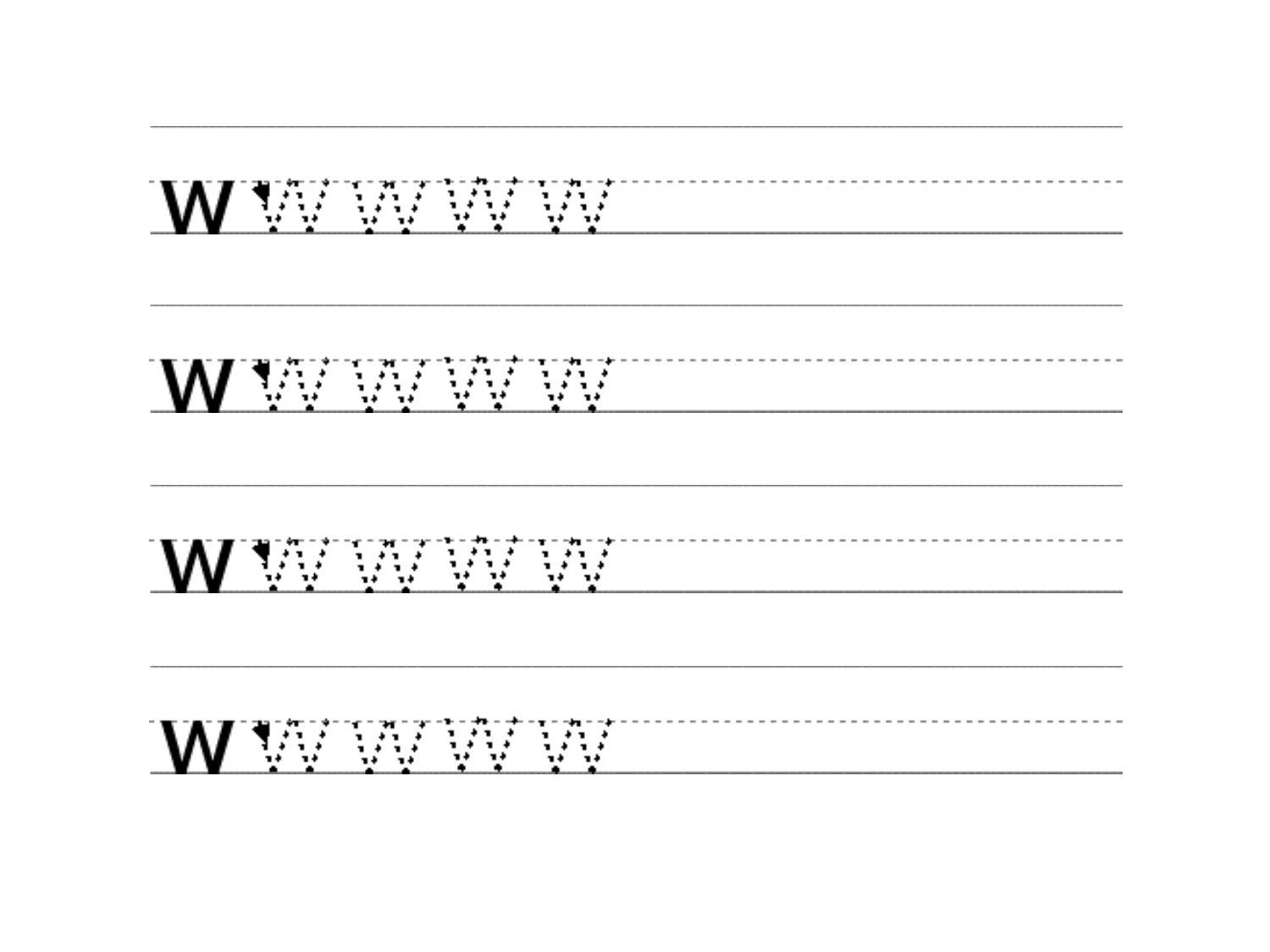## **Find all six words from the word list and circle them in the puzzle.**

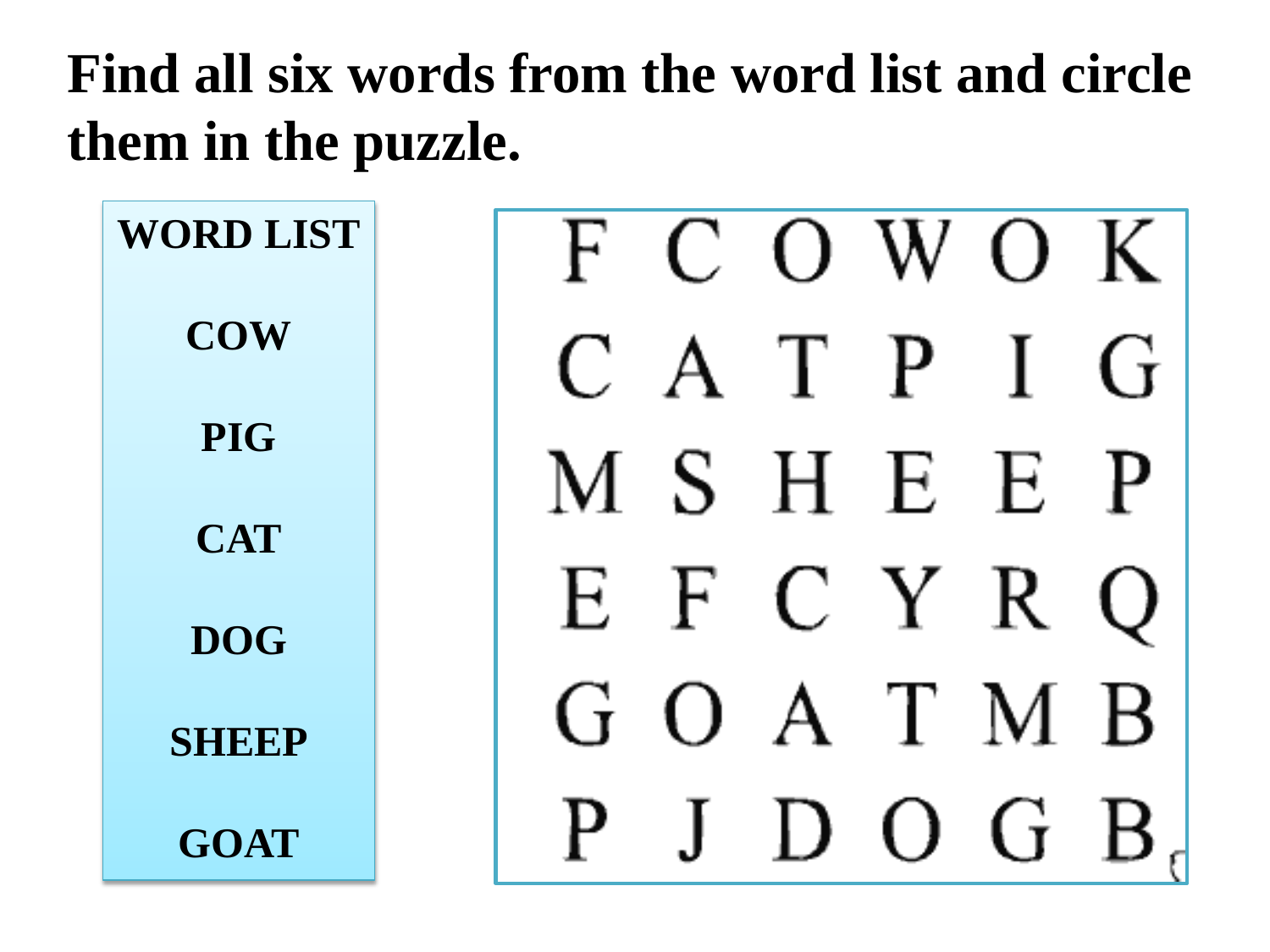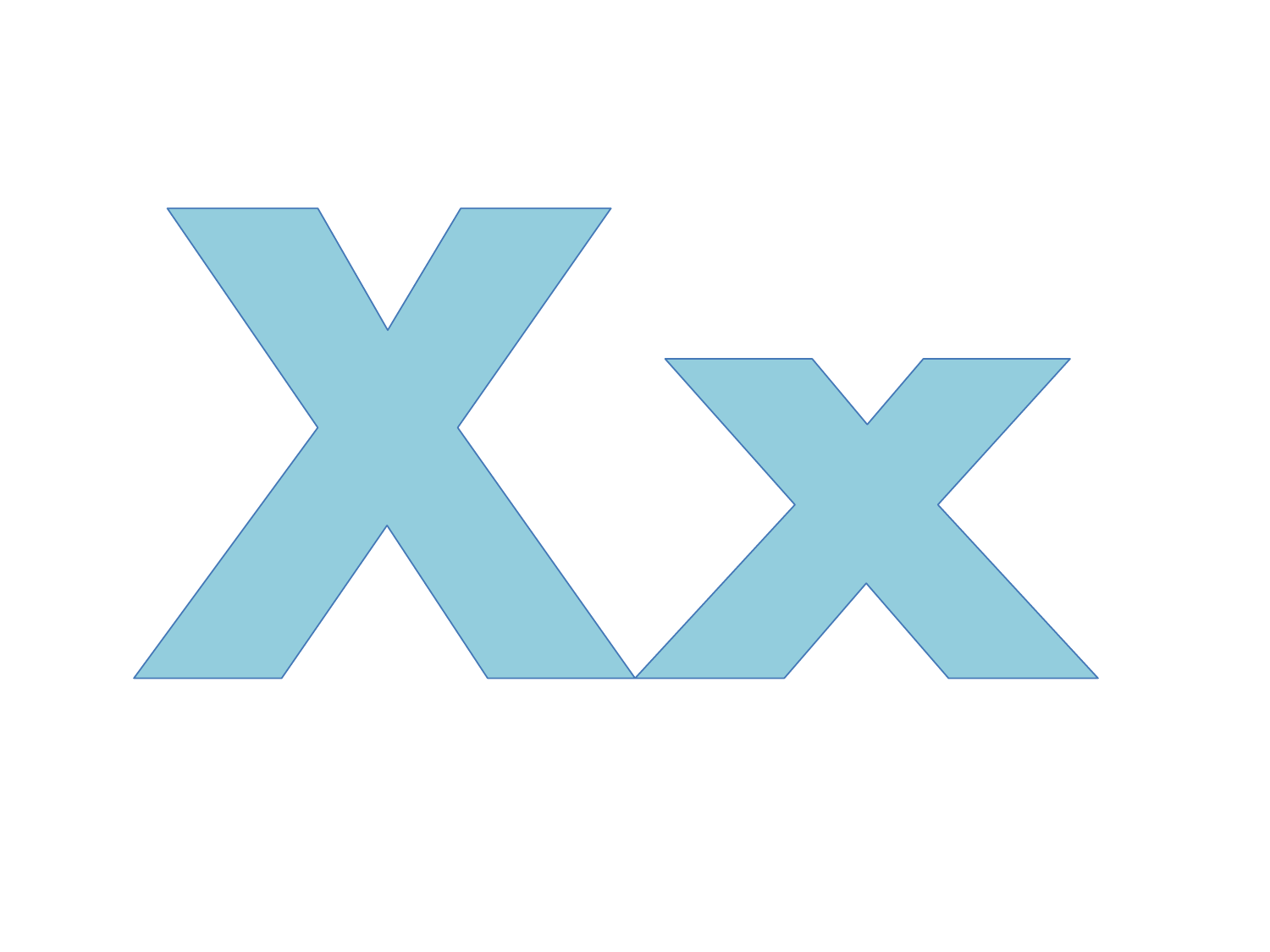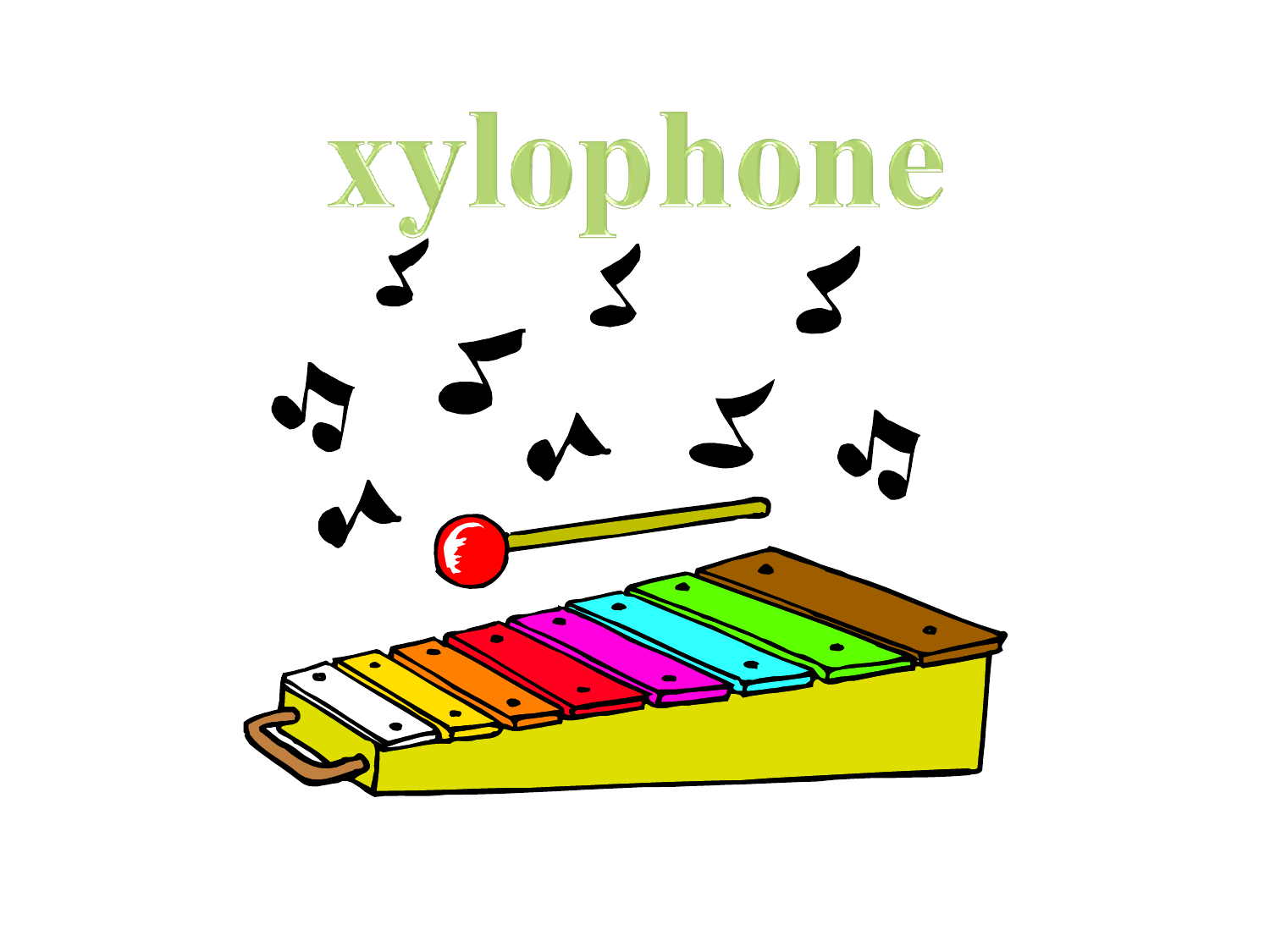



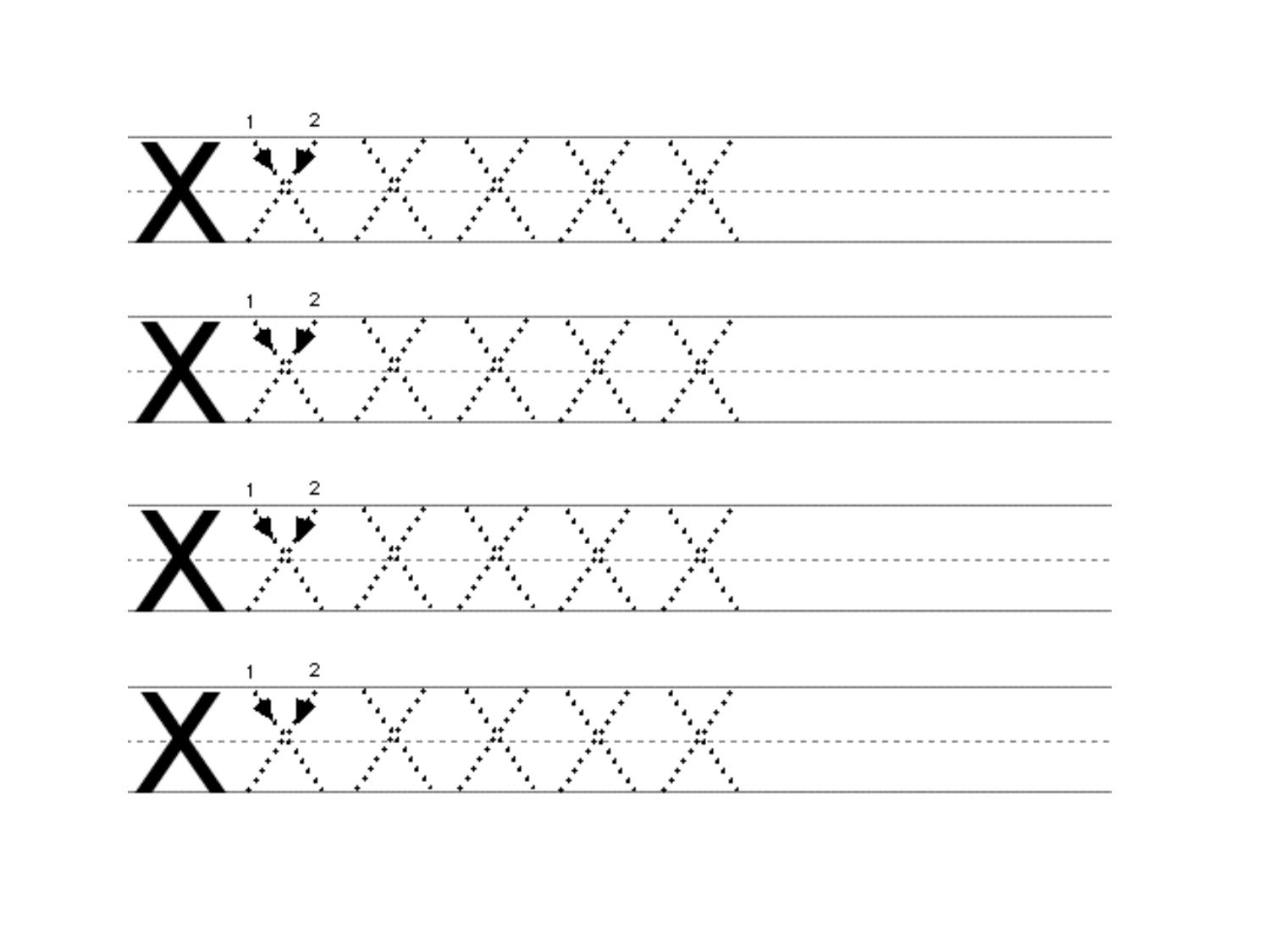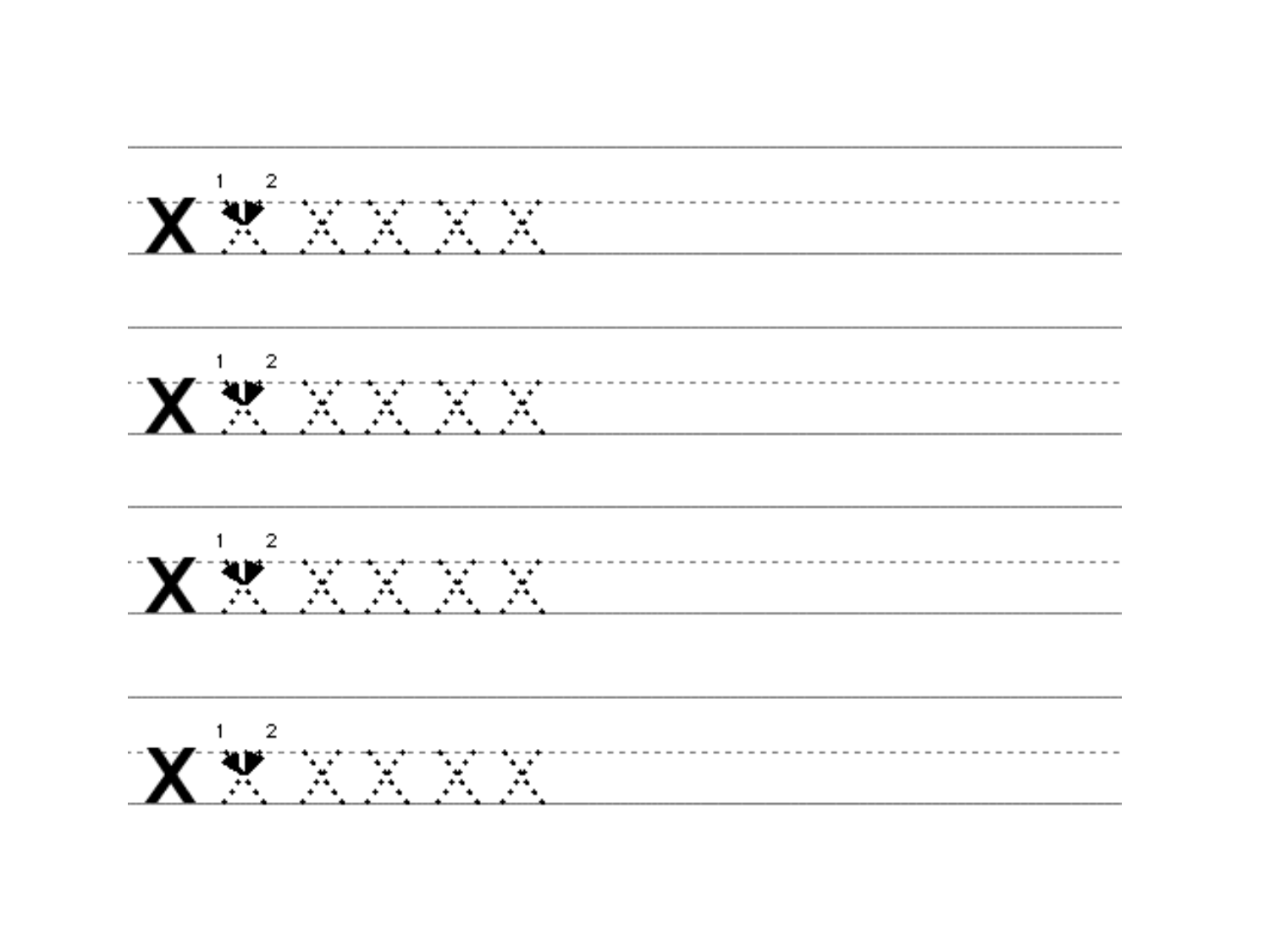## **Write the letter that each picture begins with on the line.**



**The pictures on this page begin with one of the letters below:** 

## **D Y O M N J**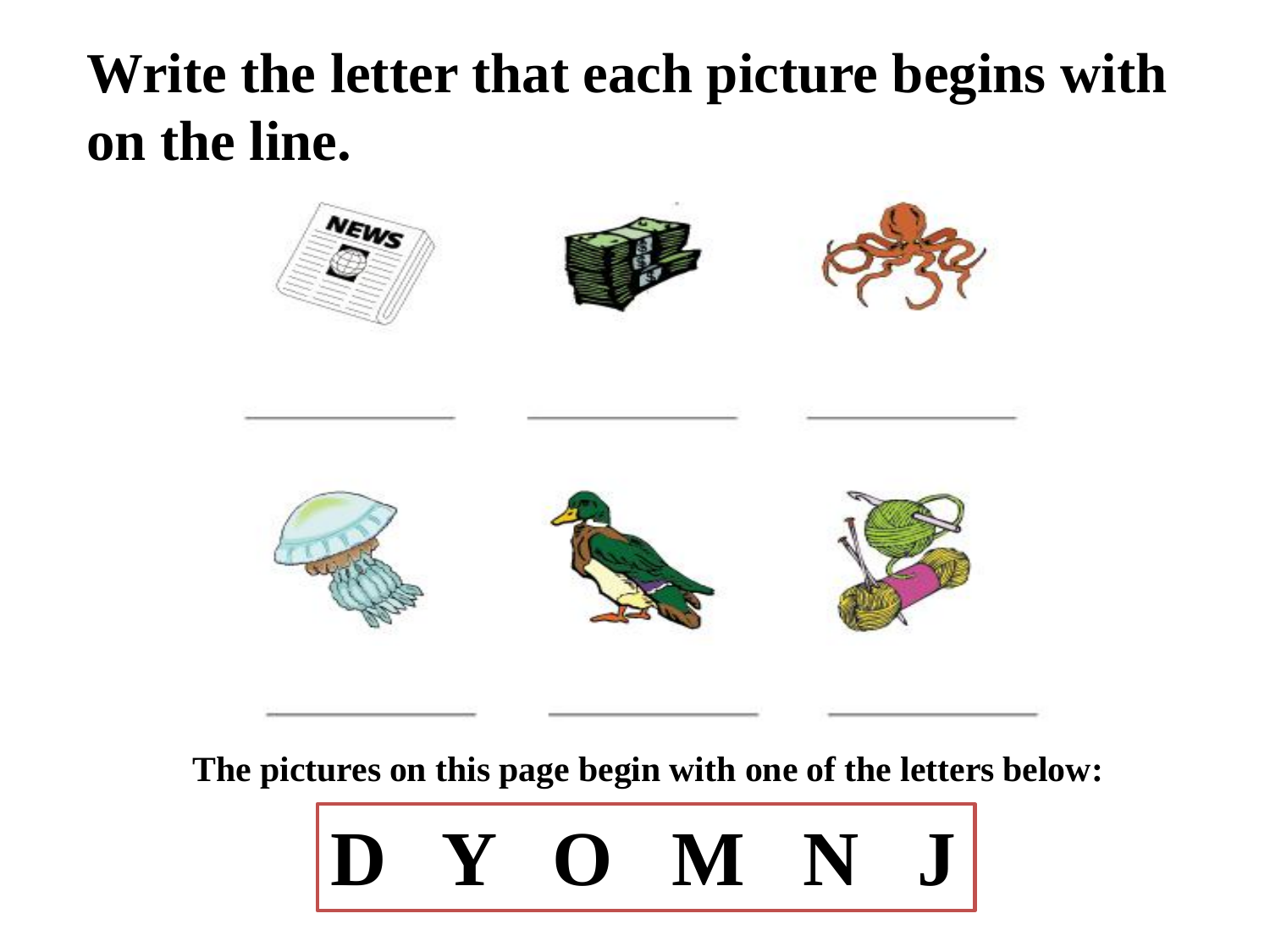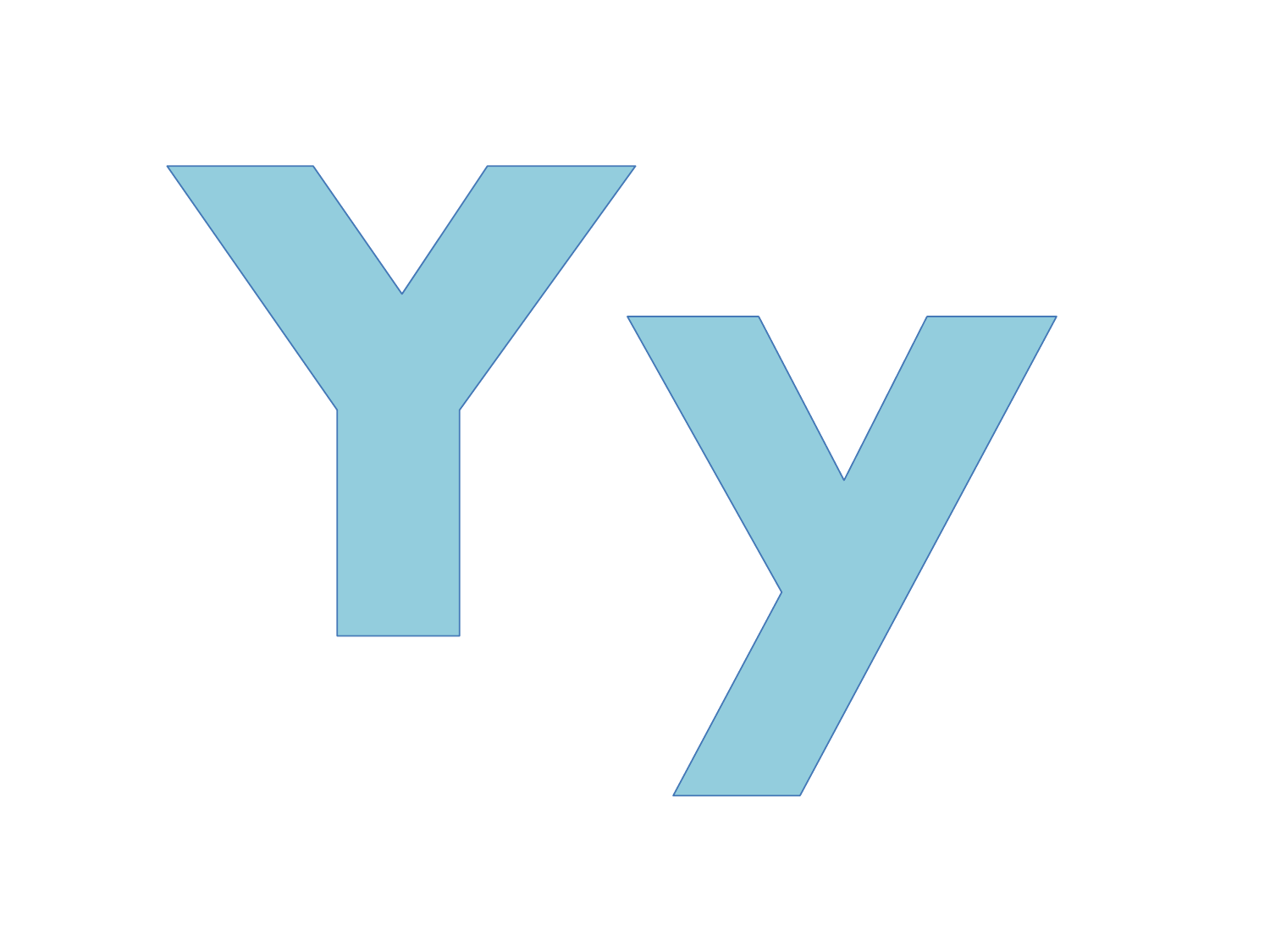

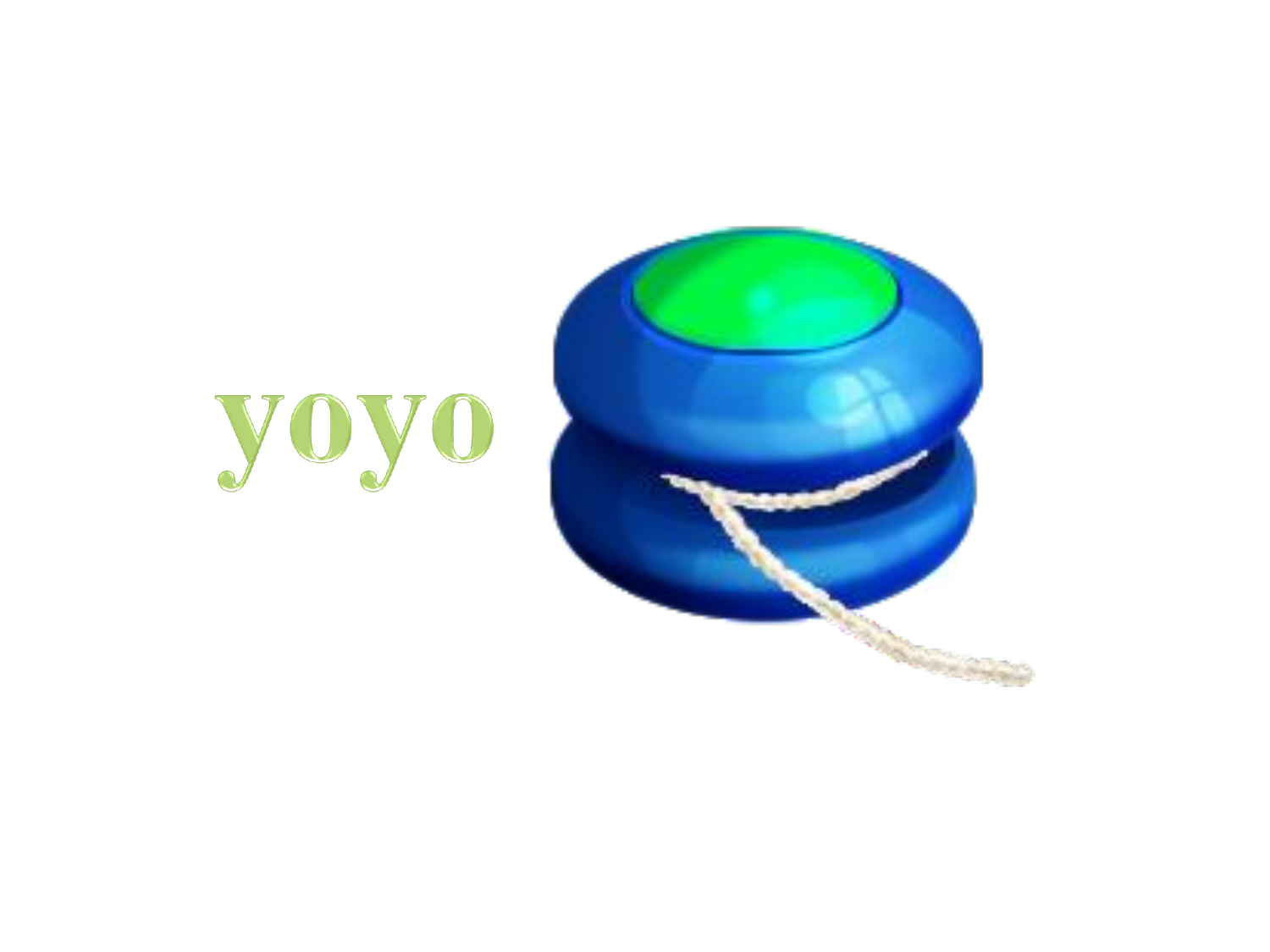





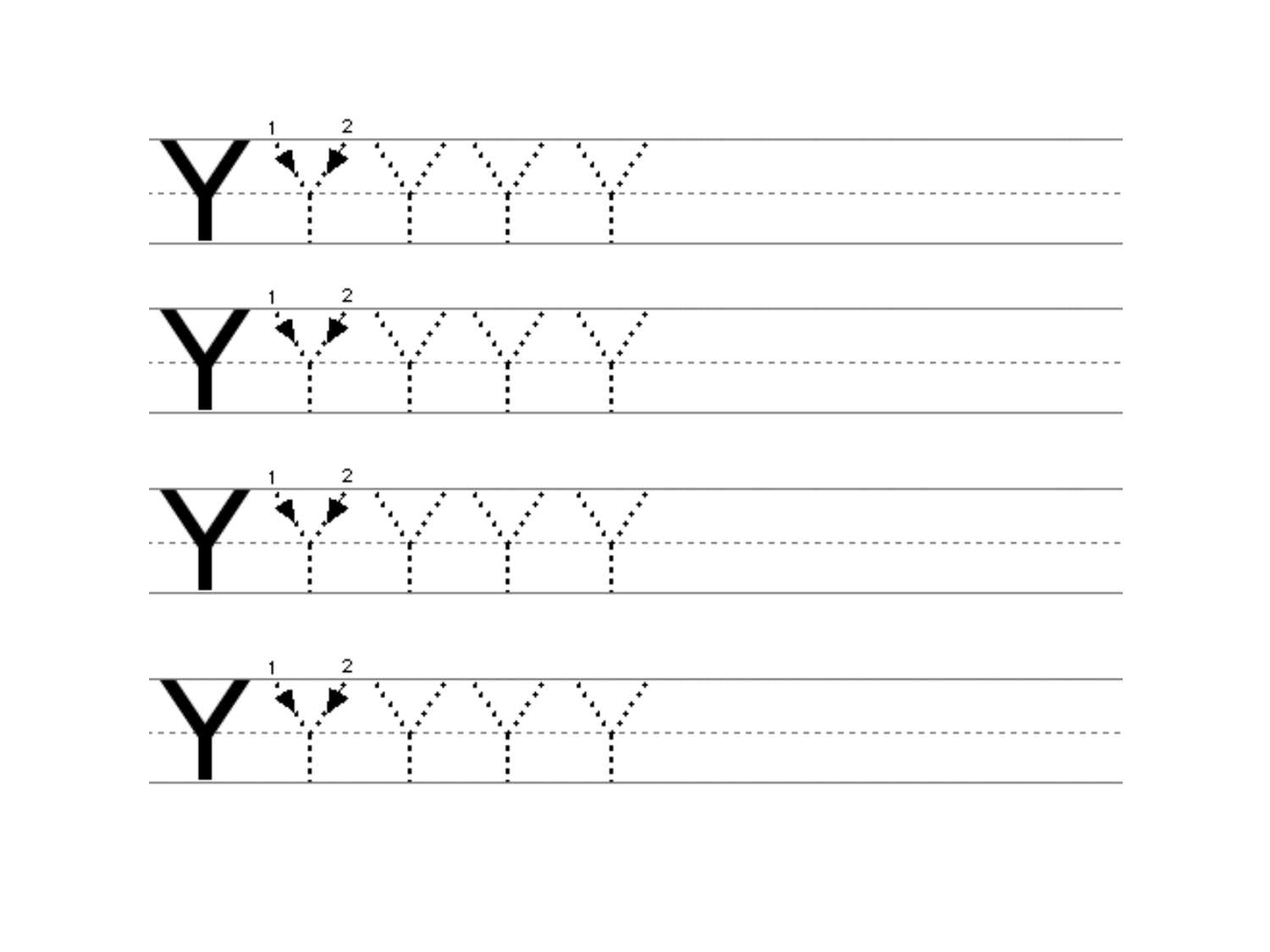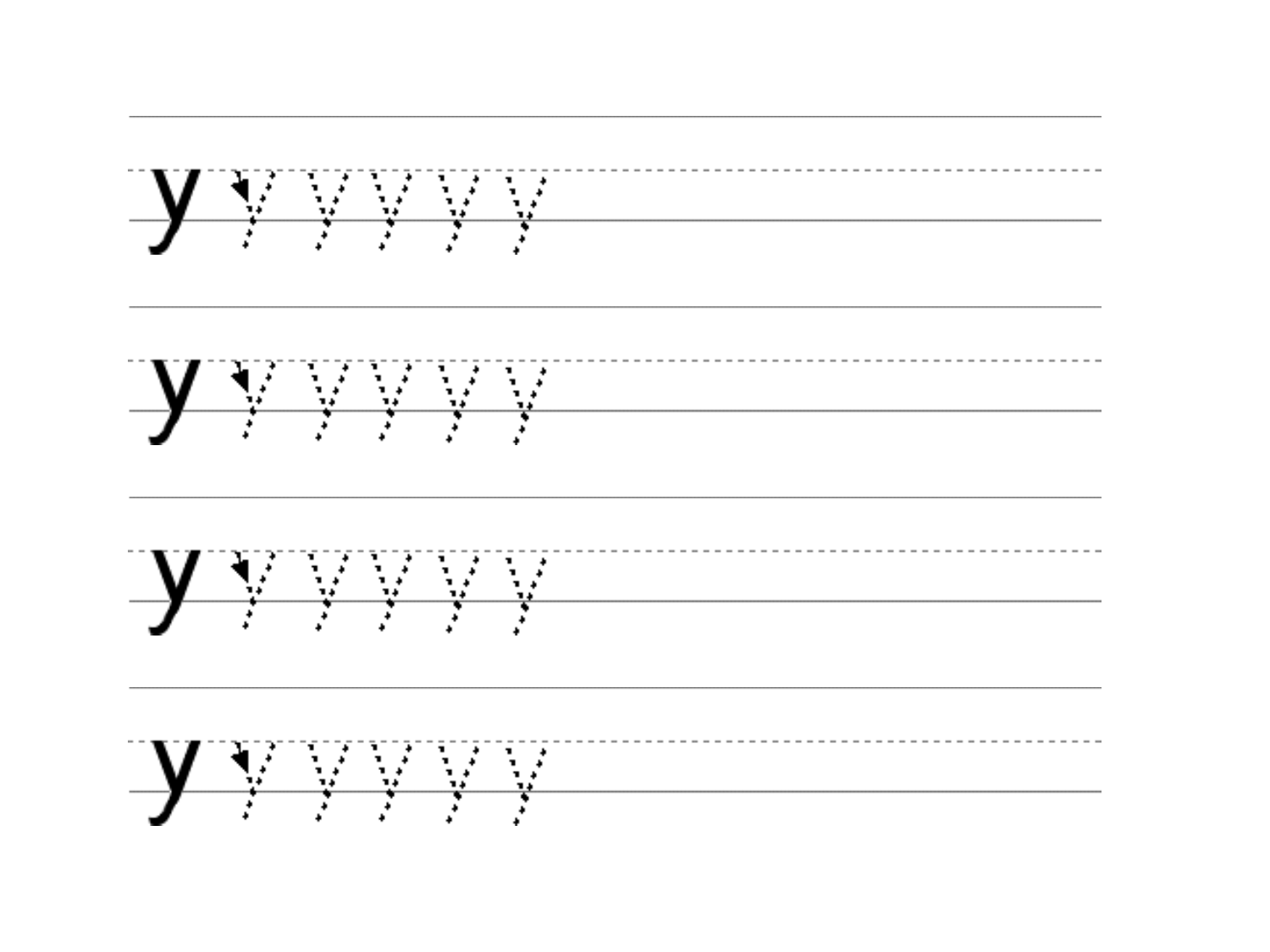**Fill in the puzzle grid with the vowels provided so that each column (top to bottom) and each row (left to right) contains a real word.**



#### A A A E E E E E I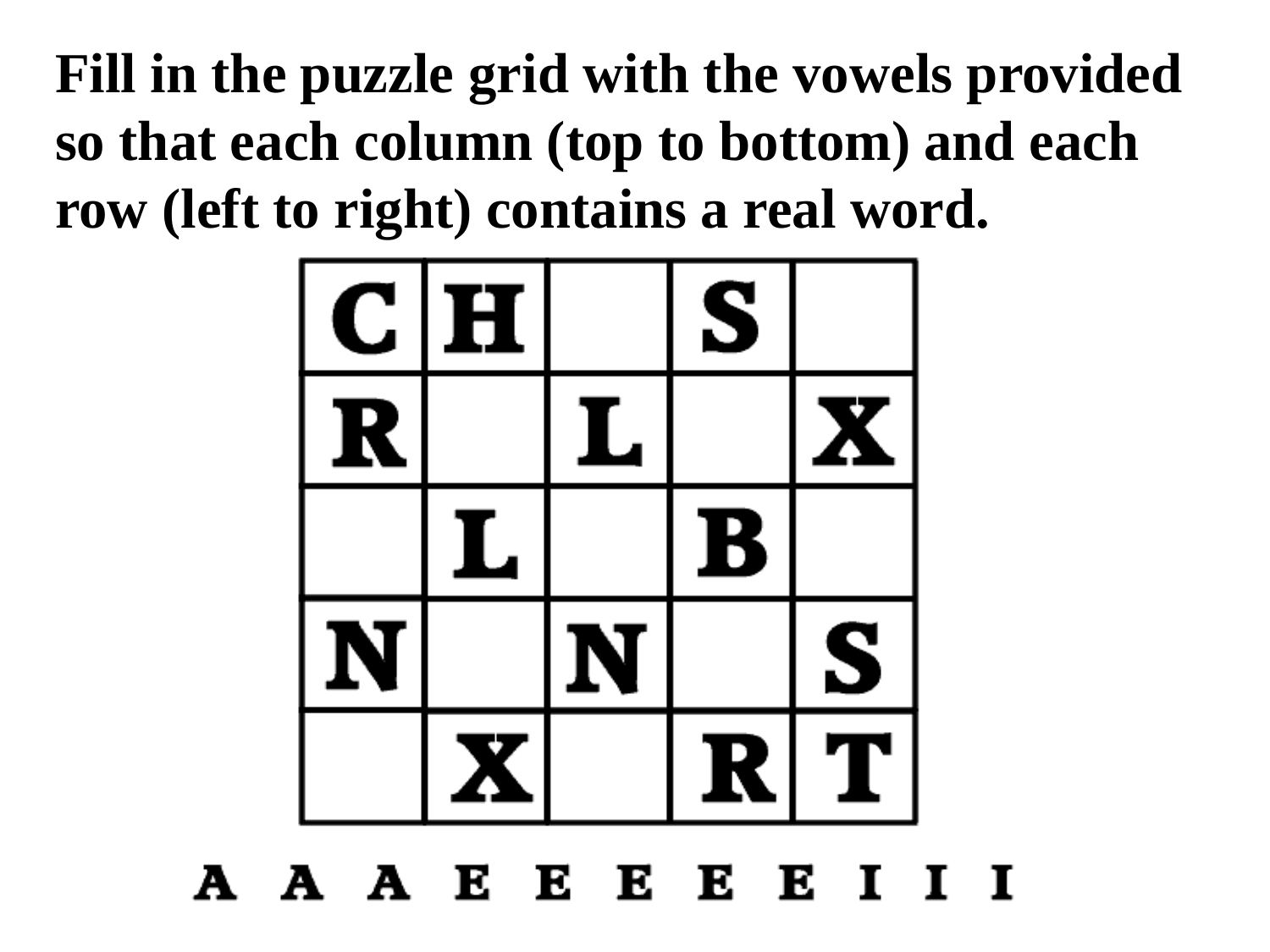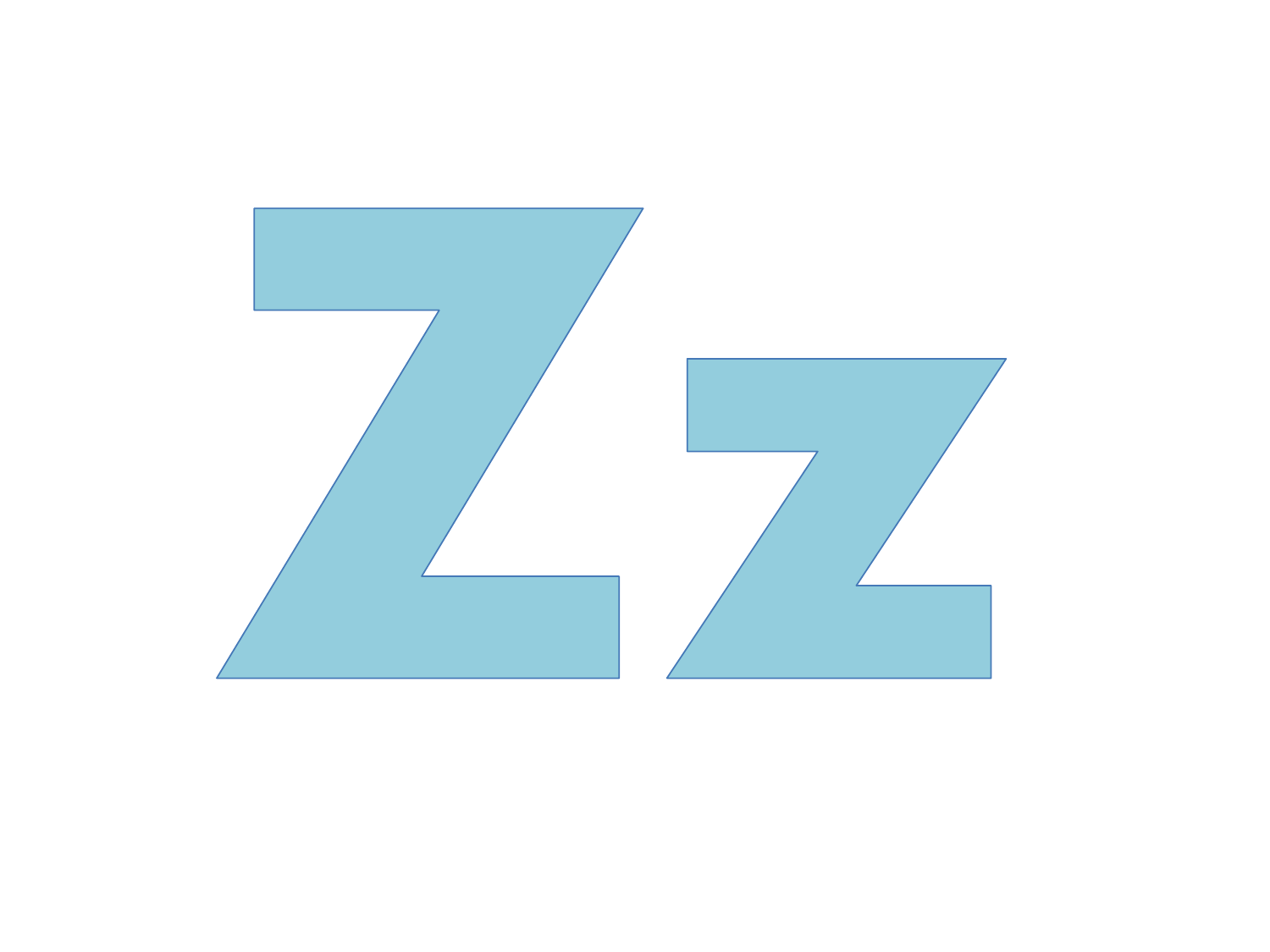# zebra

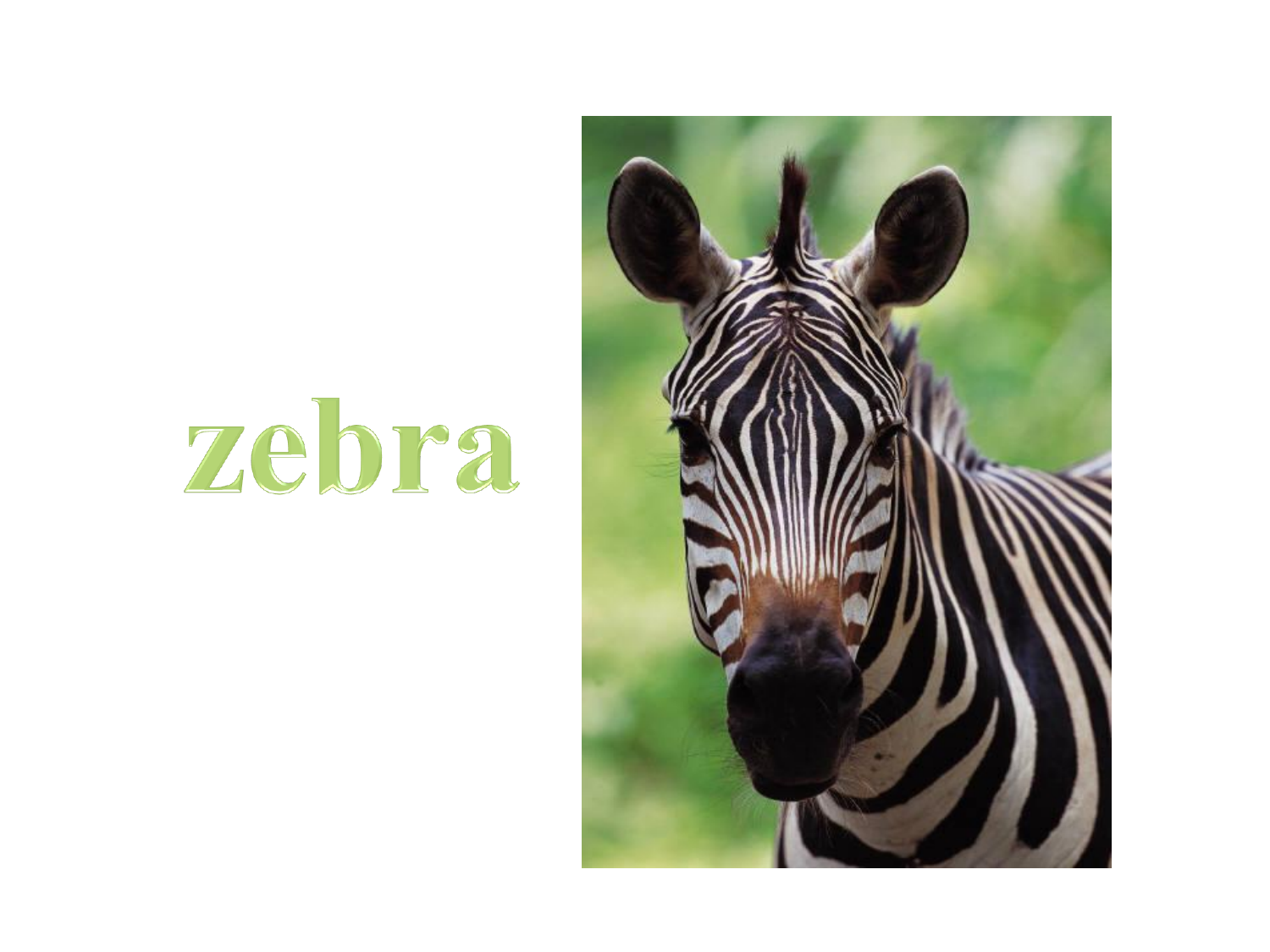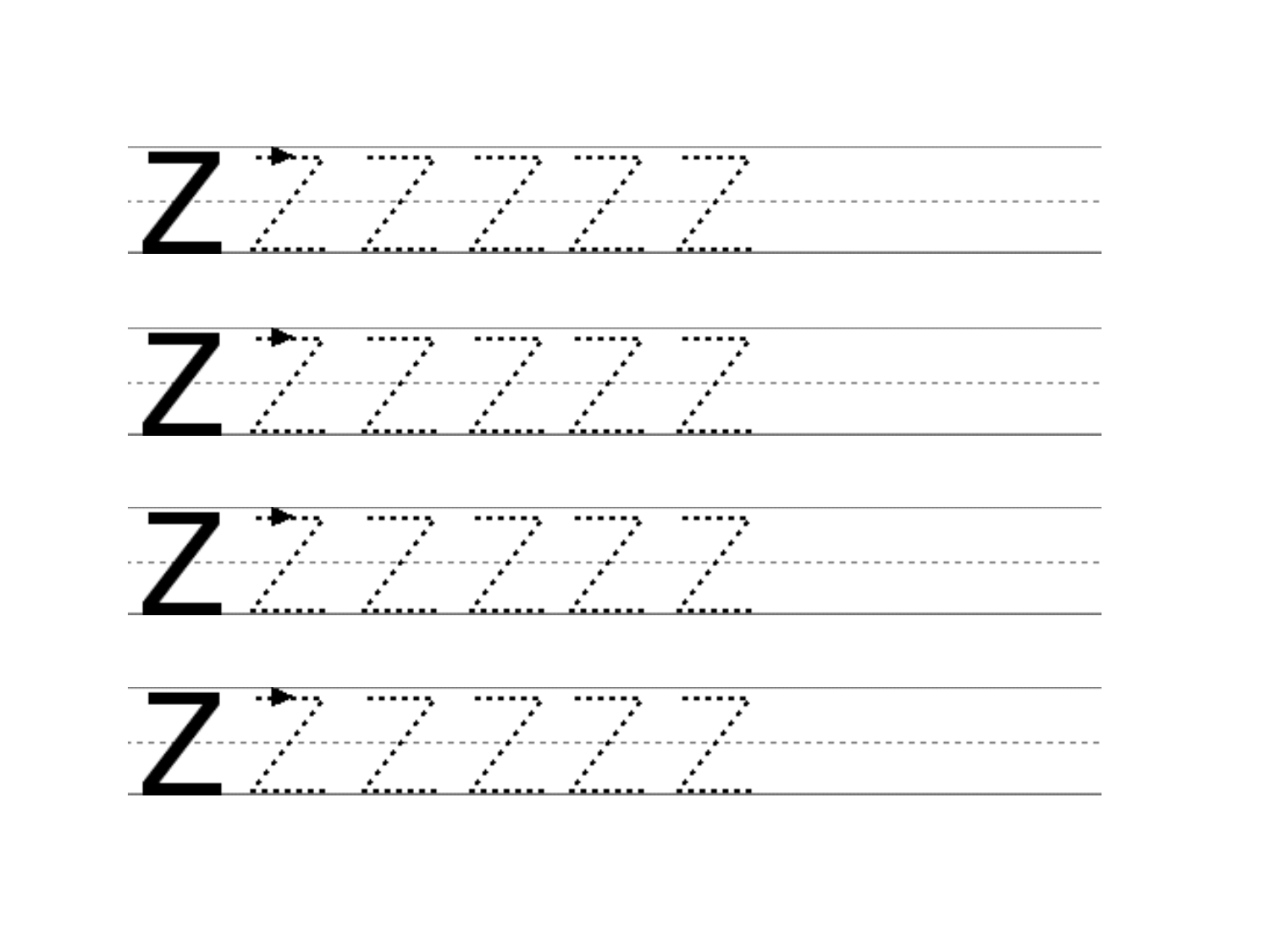